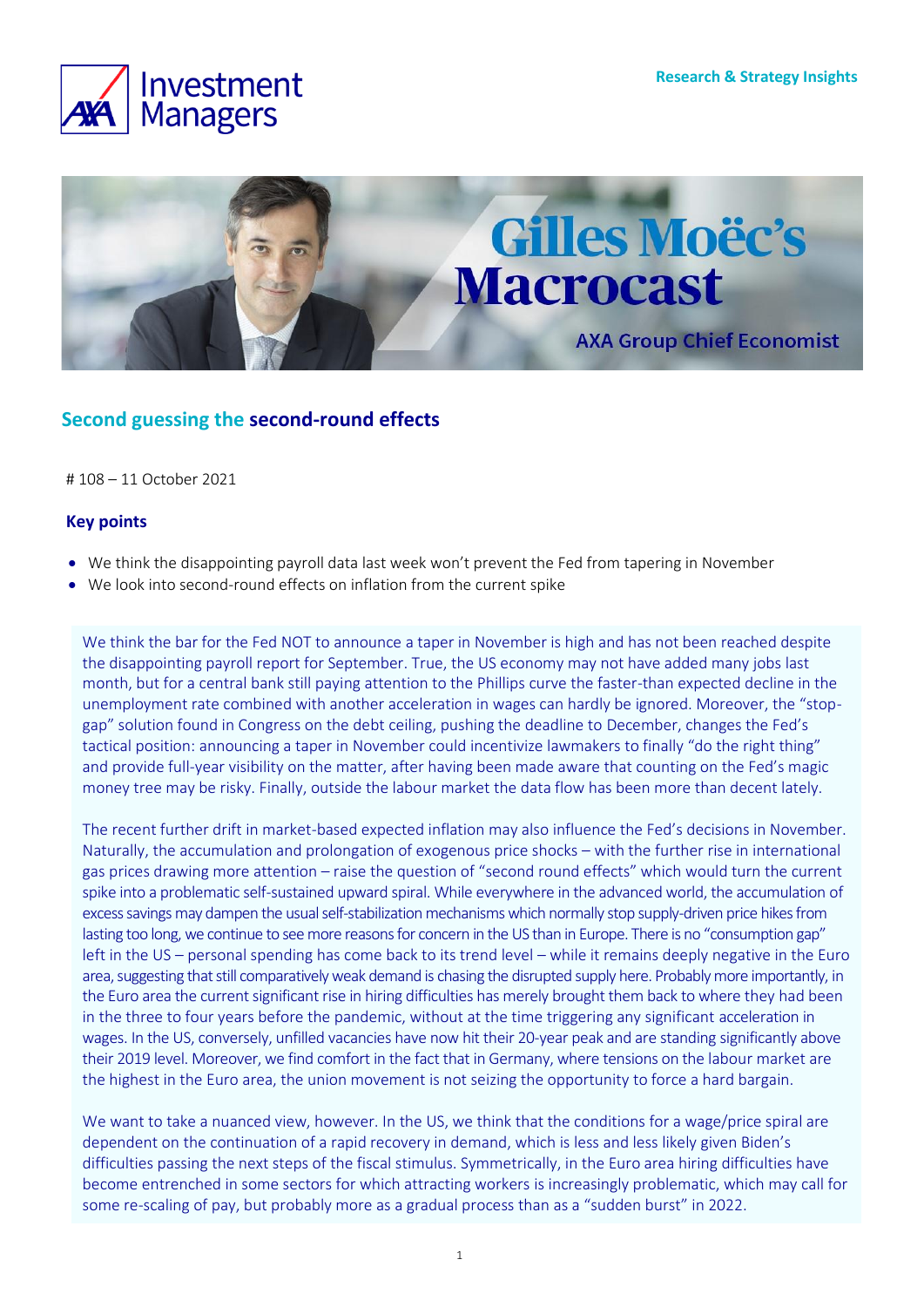# **Enough for tapering**

At first glance, the additional "miss" of the September US job numbers should caution the Federal Reserve (Fed) against any hasty tapering. The details of the release, however, together with the message from macro indicators outside the labour market, are in our view strong enough to convince a majority of the Federal Open Market Committee (FOMC) to announce a taper at the November 3<sup>rd</sup> meeting, with immediate implementation.

Of course, the headline number for the September payroll was weak (194k versus 500k expected). However, the August batch was revised significantly up, and a lot of the weakness came from government jobs, which – possibly counter-intuitively for European readers – tend to be very volatile. When we exclude from the count those jobs and those in the covid-sensitive hospitality sector (that still leaves 75% in the sample), what we find striking is how steady the pace of recovery has been in US employment since the autumn of last year (see Exhibit1). True, the rebound in private employment has been slower than GDP's, but as we noted before in Macrocast, at the same stage of the recovery in 2010, employment had improved much less than this time.

Besides, the unemployment rate – which is derived from another survey than payroll – fell more than expected to 4.8% (from 5.2%), hitting the Fed's median forecast for Q4 in September already. True, we are still left with unanswered questions on the post-pandemic behaviour of the US labour market – the participation rate fell again, although unemployment benefits have now been cut nationally – but crucially the decline in unemployment was accompanied by another acceleration in average wages (4.6%yoy from 4.0% in August). Given the Fed's usual focus on the Philips curve, for all its shortcomings, this is hard to ignore.



In addition, beyond the labour market indicators the dataflow has been more than decent lately, with for instance a strong ISM services in September (see Exhibit 2), at 61.9, up from 61.7 in August (the market was expecting a decline), with a particularly positive reading for the forward-looking "orders" component. Durable goods orders - a good predictor of business investment – also came out above expectations. It seems that the US economy is weathering the "delta variant" wave rather comfortably in the end.

 $Ju$ <sub>21</sub>

Another issue to consider in the timing of the Fed's decision is the "debt ceiling saga". If the issuance limit had been hit around 18 October, as per Yellen's soft deadline, then markets could have been in free-fall just before the Fed's November 3<sup>rd</sup> meeting. As we discussed last week, it would be very difficult to announce a taper in that configuration, since purchases of defaulted bonds by the Fed could have been the only workable option to avoid a meltdown, would have been particularly difficult. The bipartisan deal struck last week is offering us only a short respite, until December, but this still changes the tactical position of the Fed. Starting the taper in November, and the accompanying rise in US market rates, can incentivize lawmakers to address the issue in a more meaningful manner. It would always be possible for the Fed to reverse course if no deal occurs, but at least in the meantime it will have demonstrated its independence and might have helped wean Congress off "magic money trees".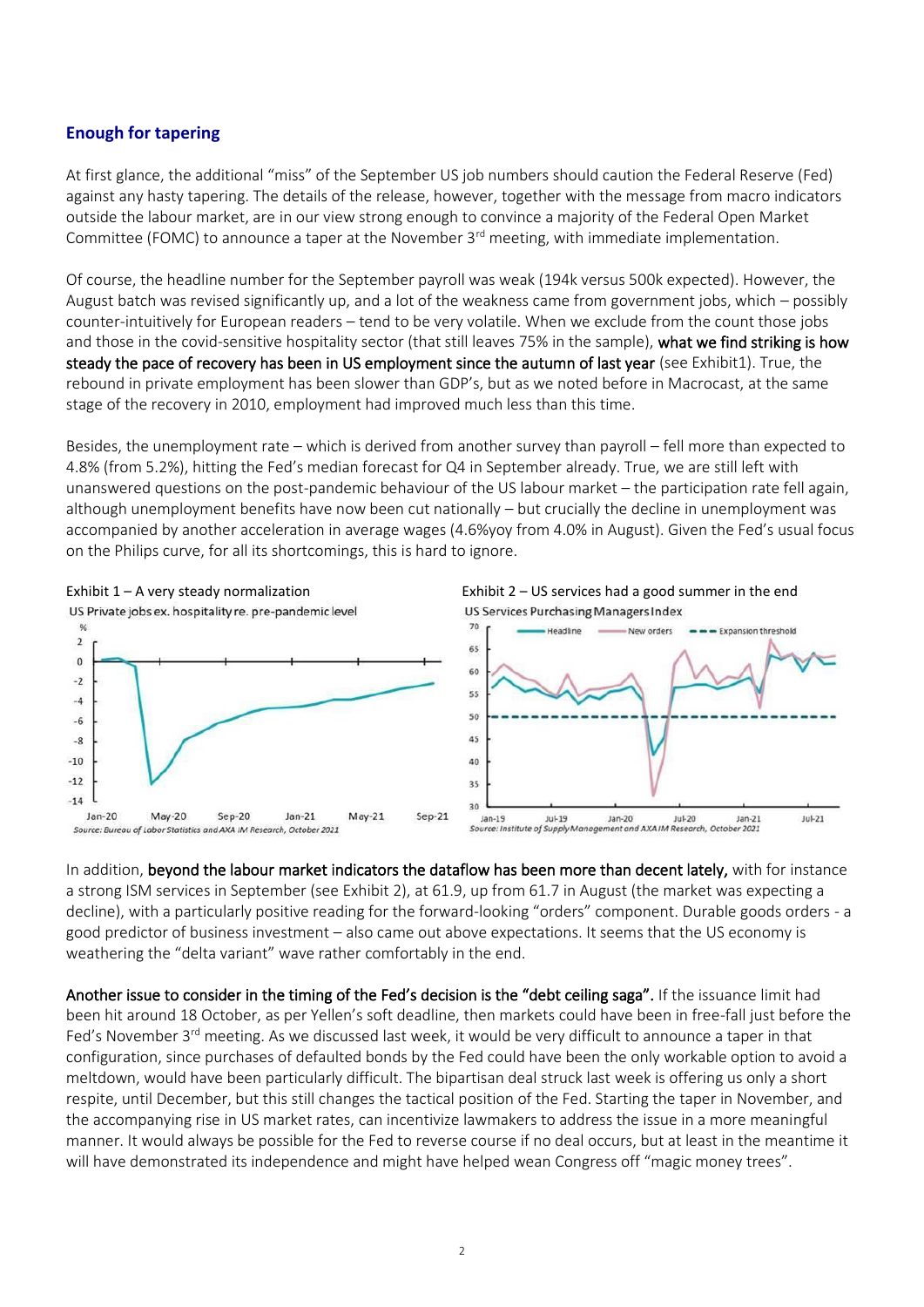Finally, even if the role of inflation expectations is now hotly disputed (more on this later), the Fed mustn't be very happy about the very recent developments in break-evens. Over the last few days, expected inflation has rebounded (see Exhibit 3) and are now very close to the peak hit last spring (2.50% on Friday against 2.54% on 17 May). While we expect the Fed to stick to its view that the current inflation spike is transitory, hawks and doves at the FOMC can compromise on an early tapering "offset" by some patience on the rate lift-off. All in all, we thought before the release of the payroll numbers that the bar for the Fed not to taper in November was very high. We think this bar has not been reached and that they will proceed.



# Exhibit 3 – Market-based inflation expectations creeping up again

# **Dissecting the exogenous price shock**

The steep rise in gas prices – even if recent statements from Vladimir Putin have cooled down the market somewhat – is naturally fuelling concerns around a prolongation of the ongoing inflation spike, which could fan risks of "second round effects" turning what has remained so far an exogenous shock into a self-fulfilling upward shift in the inflation regime.

A key variable here is the starting point for the "buoyancy" of consumption. We measure this by comparing the actual level of consumer spending to the volume it would have reached had it constantly grown in line with its 2010-2019 trend. In the US, despite the rise in the savings ratio, the stimulus-fuelled massive growth in income has brought consumption back to its trend level last spring (see Exhibit 4). In the absence of any "consumption gap", demand pressure is hitting hard sectors faced with disrupted supply, making it tempting for producers to deal with the pressure from rising input costs by lifting their final prices.



### The situation is very different in the Euro area, where the consumption gap still stood at a staggering -7% in Q2

2021 (see Exhibit 5). True, the catch up continued at a fast clip in Q3, even if precise data is not yet available, but it is unlikely, given the differences in income dynamics relative to the US, that the gap has been fully bridged by now.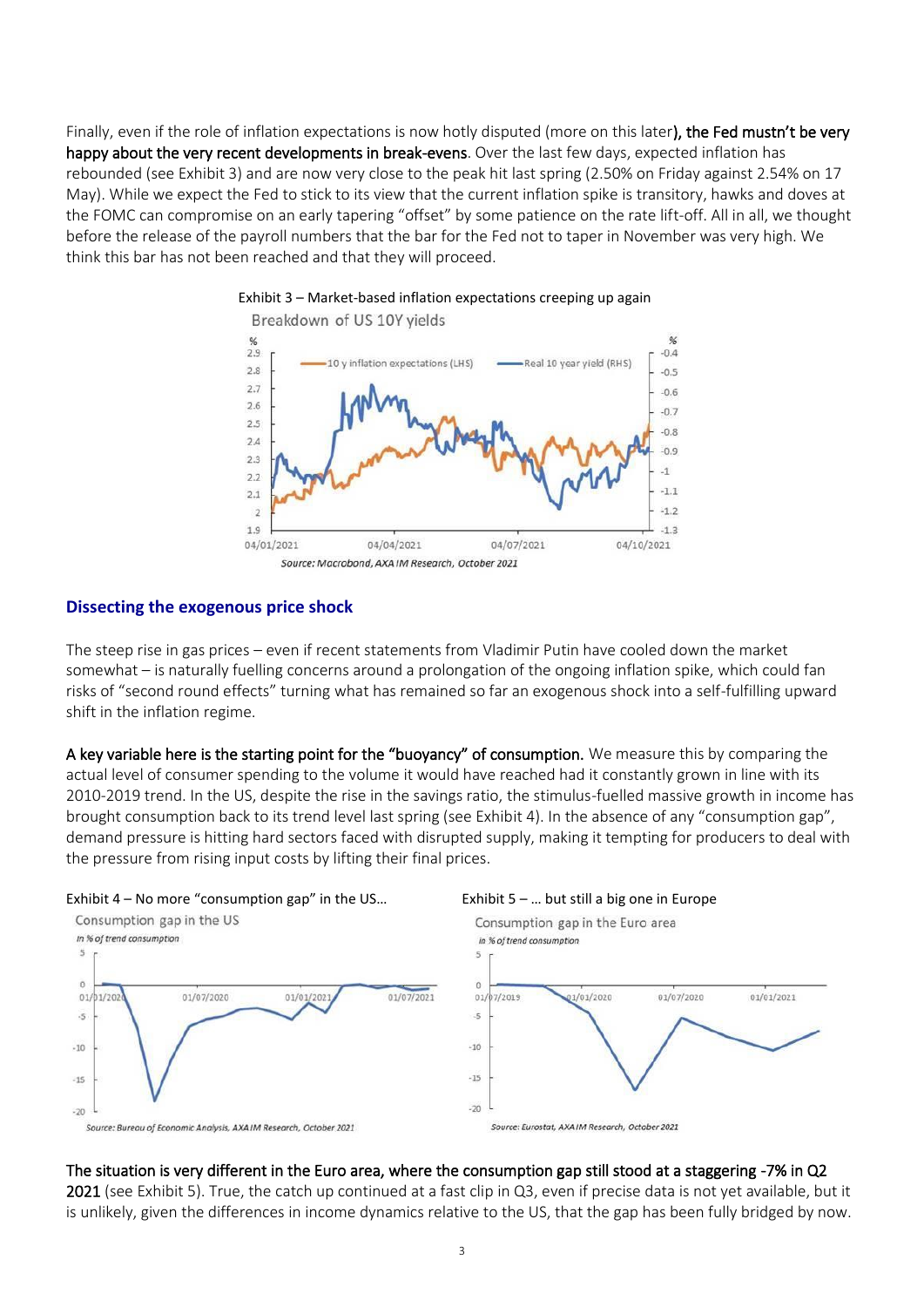With consumption still far from having normalized, weak demand is chasing the available supply. The room for manoeuvre for passing higher input prices to consumer prices is much more limited in the Euro area than in the US. The difference in terms of consumption gaps may help explain why inflation has been quicker to accelerate in the US than in Europe.

A crucial issue though is whether the point has been reached when the inflation spike in turn starts affecting the volume of consumption. Under a textbook approach, exogenous price shocks spontaneously fade. Indeed, they tend to be recessionary – the point was made by the European Central Bank (ECB)'s chief economist Philip Lane last week - since they immediately depress purchasing power. The economy cools down fast enough to stop an adjustment in wages. It is tempting to ascribe to the ongoing price spike in the US the lack of further acceleration in consumer spending since last spring (it has fallen back marginally below its trend level this summer). Yet, since this coincides with the peak in the "delta variant" wave over there, it is probably impossible to disentangle what would be the reaction to rising prices from self-restraint by worried individuals. The next months of consumption data, now that the US pandemic wave is finally going in the right direction, will allow for better analysis.

A source of added complexity is the fate of the excess savings accumulated since the start of the pandemic everywhere in the developed world. They constitute spending reserves which should sustain consumption *despite*  the dampening effect of inflation on purchasing power, thus "blocking" the self-stabilization mechanism which normally stops exogenous inflation shocks from developing dangerous second-round effects. In theory, the inflation spike should accelerate the liberation of excess savings. Rationally, especially with negative interest rates, individuals would maximize their welfare by converting their savings into consumption as soon as possible before the purchasing power of those savings is eroded. This creates a risk that, with consumer spending more resilient to the inflation shock, the latter persists longer than usual.

Yet, even if the inflation shock takes longer to fade, for all the discomfort it would bring to central bankers, it would not necessarily mean that a proper upward shift in the inflation regime. For this to happen, wages need to respond to the shock.

# **Are we on the brink of a catch-up in wages?**

Much intellectual energy is now being spent lately on dissecting the rise in hiring difficulties in advanced economies, and true, the percentage of firms reporting labour shortages is rising significantly. However, at least in the Euro area, the current shift reflects more the return to a pre-pandemic situation which was already tense than the emergence of a new, potentially scary covid-related phenomenon.

First, there are "mechanical" reasons why the number of businesses reporting hiring difficulties should rise sharply in the current rebound. Just consider the simple fact that every year in France about 600,000 people retire (that's 5% of the entire workforce) and leave the labour market for good. In normal circumstances, they would be replaced gradually across the year. In the context of lockdown/heightened uncertainty, this "churning" process has stalled. As the economy reopens, all firms will be trying to replace those departed employees over the last year and a half *at the same time*. Even if there is no "real" shortage of potential candidates (i.e. that the quantum of workers with the matching skill-sets and preferences in terms of working conditions – including wages - is large enough), the sudden release of many hiring opportunities would slow down the recruitment processes, generating a rise in reported hiring difficulties. Beyond the replacement of retirees, it is likely that many recruitment plans have been simply put on ice during the pandemic and are being reactivated at the same time.

Second, and that is more fundamental in our view, the level of hiring difficulties was already high before the pandemic struck (see Exhibit 6). We focus here on the dominant services sector. A rising trend had been observed in Germany just after the Great Financial Crisis of 2008-2009 but another acceleration occurred circa 2016. Although reported hiring difficulties in France never quite matched the level seen in Germany, they had also risen significantly between 2016 and 2019. In the three biggest economies of the Euro area, hiring difficulties are higher where the participation rate is also elevated. In theory, a low participation rate would be consistent with difficulties finding staff given a low overall pool of workers relative to the size of the population. But Germany has the highest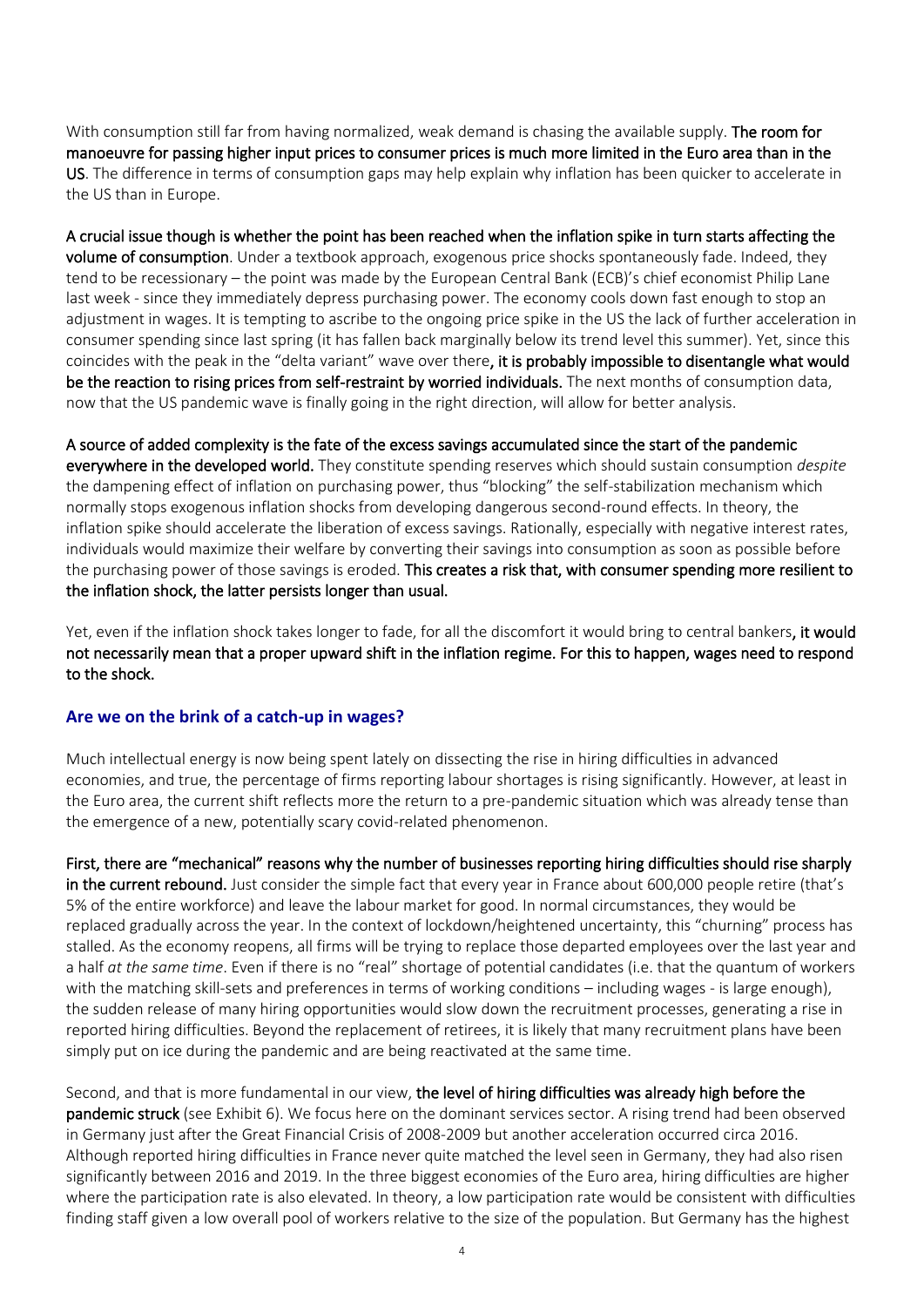participation rate and the highest percentage of businesses reporting a shortage of labour (see Exhibit 7). What this data reflects is how "intense" the labour market has become in Germany, with most of the potential resources already used, making any skills, or working conditions mismatches difficult to accommodate. This contrasts with Italy, a "low intensity" labour market, where the low participation rate is probably as much the product of supplyside rigidities as the accumulation over thirty years of very low *demand* for labour amid a stagnating economy. France sits between the two. Note that in all three countries, participation has been rising over the last 10 years, to the extent the rate now stands higher in the Euro area on average (73.7%) than in the US (73.1%)





So, beyond the level differences across countries, labour markets were already under unusual pressure for some years before the pandemic while no acceleration in wages was observed. Logically, if no major wage drift was observed then, why would hiring difficulties today trigger a wage response? Arguably, the missing ingredient then might have been an exogenous inflation shock. A shift in wages would only occur thanks to the *combination* of a random price shock and labour market tension. However, for the time being it is very clear that unions in Germany – where the highest level of labour market pressure is observed - do not want to seize this opportunity to drive a hard bargain. Verdi, the public service union, made the news a few weeks ago by demanding a 5% rise, but this is a lower opening gambit than in 2019 (they started at 6%). In Spain, where the labour ministry has been maintaining a monthly series of wages agreed in collective bargaining rounds, the latest data points to the slowest nominal gain (1.5%yoy in August) since inflation had actually been negative in Spain between 2014 and 2016.

True, given the deep structural changes in the labour market institutions, we may be in a situation where wage growth is less the product of centralized negotiations between unions and employers but more the result of a myriad of individual decisions. [In a recent much-commented paper which we found as stimulative as infuriating,](https://www.federalreserve.gov/econres/feds/why-do-we-think-that-inflation-expectations-matter-for-Inflation-and-should-we.htm) Fed economist Jeremy Rudd made the point that one of the reasons why *expected* inflation has less of an impact on wages and hence *realized* inflation than in most theoretical models is that in normal circumstances, individual workers pay little attention to inflation because, at least over the last 25 years, it has been relatively stable and low. He posits that there would be a point beyond which observed inflation will erode real wages enough so that workers will start looking for a better-paying job (given the loss of influence of unions they could not count on pay rises in their current jobs). Rudd's policy recommendations is that central banks should not necessarily take comfort in the fact that surveys so far have not reflected any dis-anchoring of long-term inflation expectations, because a large *realized* hike in prices such as the one currently underway could suffice to push wages higher and hence trigger second round effects.

Rudd's hypothesis is intriguing, but we are not convinced. While it is true that people quitting low-paying jobs in droves for better-paying ones would *statistically* lift aggregate pay, from a macroeconomic point of view this is not at all certain this would become self-perpetuating. Indeed, even accounting for frictions, if more people are offering their services to high-paying businesses, wages in these firms will end up moderating. What matters down the road for inflation are unit labour costs, i.e. how wages grow relative to productivity. High-paying jobs are normally higher-productivity ones as well. If pay can rise slower in those efficient sectors thanks to a large inflow of candidates, unit labour costs will fall. It is only if low-paying businesses manage to retain their workforce by paying them more, beyond the level normally allowed by their own productivity conditions, that unit labour costs will rise.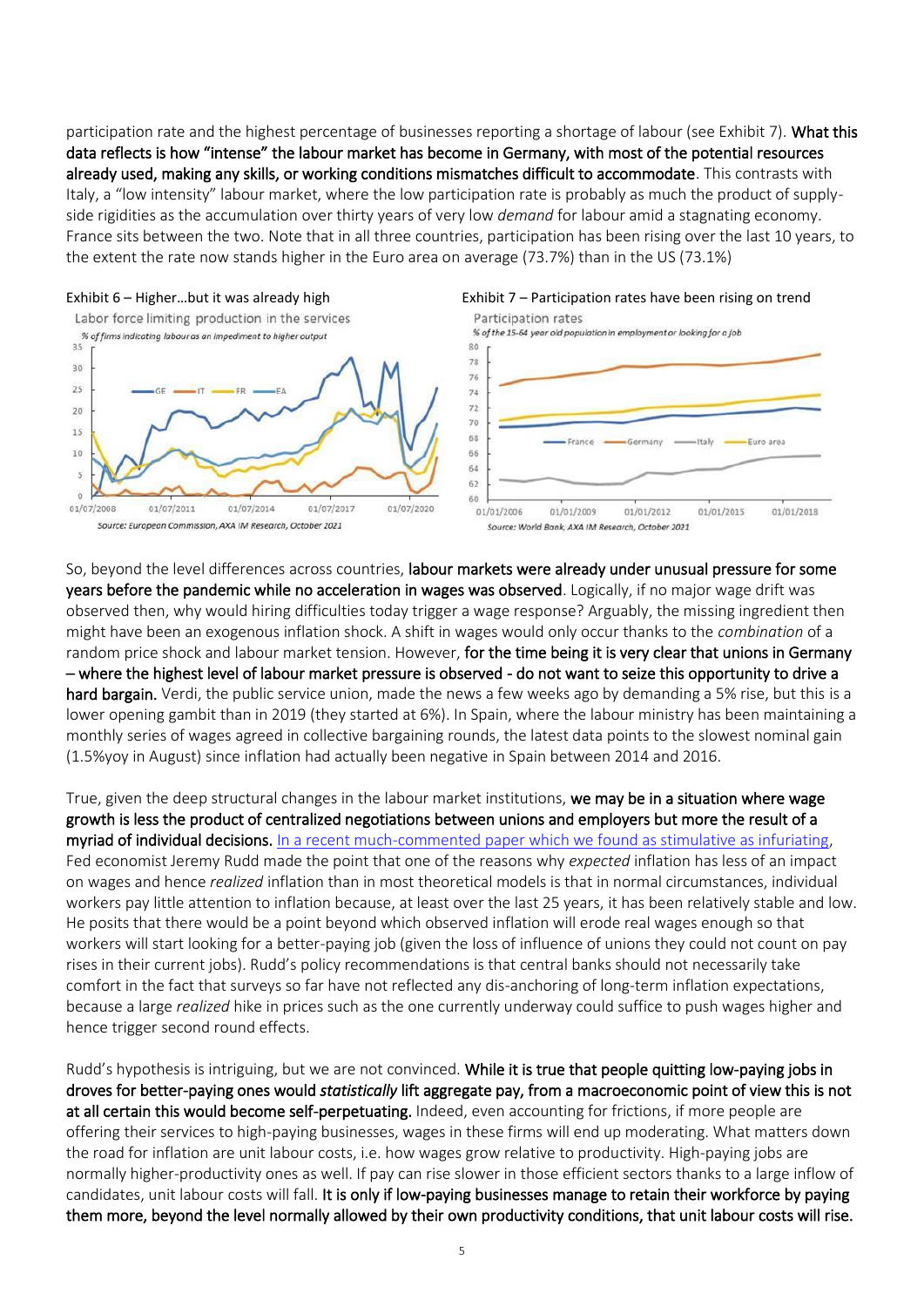This sort of mechanism can help explain the ongoing acceleration in aggregate wages and subsequent inflation in the US amid strong stimulus-fuelled demand. With the economy returning to a more usual growth rate post peakstimulus this will likely become less powerful. Europe has opted from the start for a less spectacular stimulus than the US and the conditions for such a configuration are even less likely to be met.

Besides, quitting one's job, even for a better paying one, entails adjustment costs as well as heightened uncertainty. This is not a decision that is taken lightly and realized inflation and observed deteriorated purchasing power may not be a sufficient reason if workers believe the price increase is a one-off. We would be surprised to see massive reallocations occur without surveys reflecting a drift in expected inflation, which so far, they have done only moderately.

To be clear, for all our doubts on the impact of many of the "inflation boosters" currently debated, we are not arguing that the "status quo ante" will prevail on wage growth. Some ingredients are undoubtedly there in the US. Beyond the disappearance of the "consumption gap", contrary to Europe, some indicators suggest that labour market tensions there are more acute than before the pandemic. Surveys are not designed in exactly the same way across the Atlantic so we cannot directly compare the European Commission's questions on "output impeded by labour shortage" with anything in the US, but unfilled vacancies – a key indicator of labour market tension over there - are much higher than at any point in the 20 year history of the series. In the US the current level of hiring difficulties does not merely reflect a return to pre-pandemic conditions.

We continue to be less concerned about Europe in the short run, even if we think that some structural upward pressure – rather than a sudden "burst" in 2022 in response to the current inflation spike – is likely to materialize in the years ahead. The Research department of the French Ministry of Labour has just released a very topical [paper](https://dares.travail-emploi.gouv.fr/publication/quelle-relation-entre-difficultes-de-recrutement-et-taux-de-chomage?at_medium=email&at_emailtype=retention&at_campaign=presse&at_creation=presse&at_send_date=20213009&at_link=&at_recipient_id=&at_recipient_list=#toc--t-l-charger-2) examining, profession by profession the causes of hiring difficulties. In the largest group of sectors/skills under tension (a third of them), the main difficulty is the lack of trained professionals (e.g. skilled workers in mechanical industry, construction, or IT). In a second group (a quarter), the dominant factor is the lack of attractiveness of the jobs because of problematic working conditions (e.g. unskilled workers in industry, restaurant workers). In a third one (a fifth) the two issues (skill shortage and attractiveness) combine (e.g. for skilled workers in the food industry). The conclusion of the paper is that, while improving vocational and university training is a clear priority*, "some re-scaling of wages"* in some sectors would be needed, to overcome their lack of attractiveness.

Again, this did not happen in the years preceding the pandemic and there is absolutely no certainty it will happen after it, but some gradual wage catch-up in some sectors looks more likely than not. In most cases, they are not directly exposed to international competition, which would make some pass-through of the wage hikes into final prices swifter. This would chime with our general view that, as much as we continue not to believe in "run-away" inflation in Europe, the return to the weak pre-pandemic inflation trend is unlikely. This would be a good thing: exiting from below-target inflation on a sustained basis is precisely what central banks need to be able to normalize their monetary policy.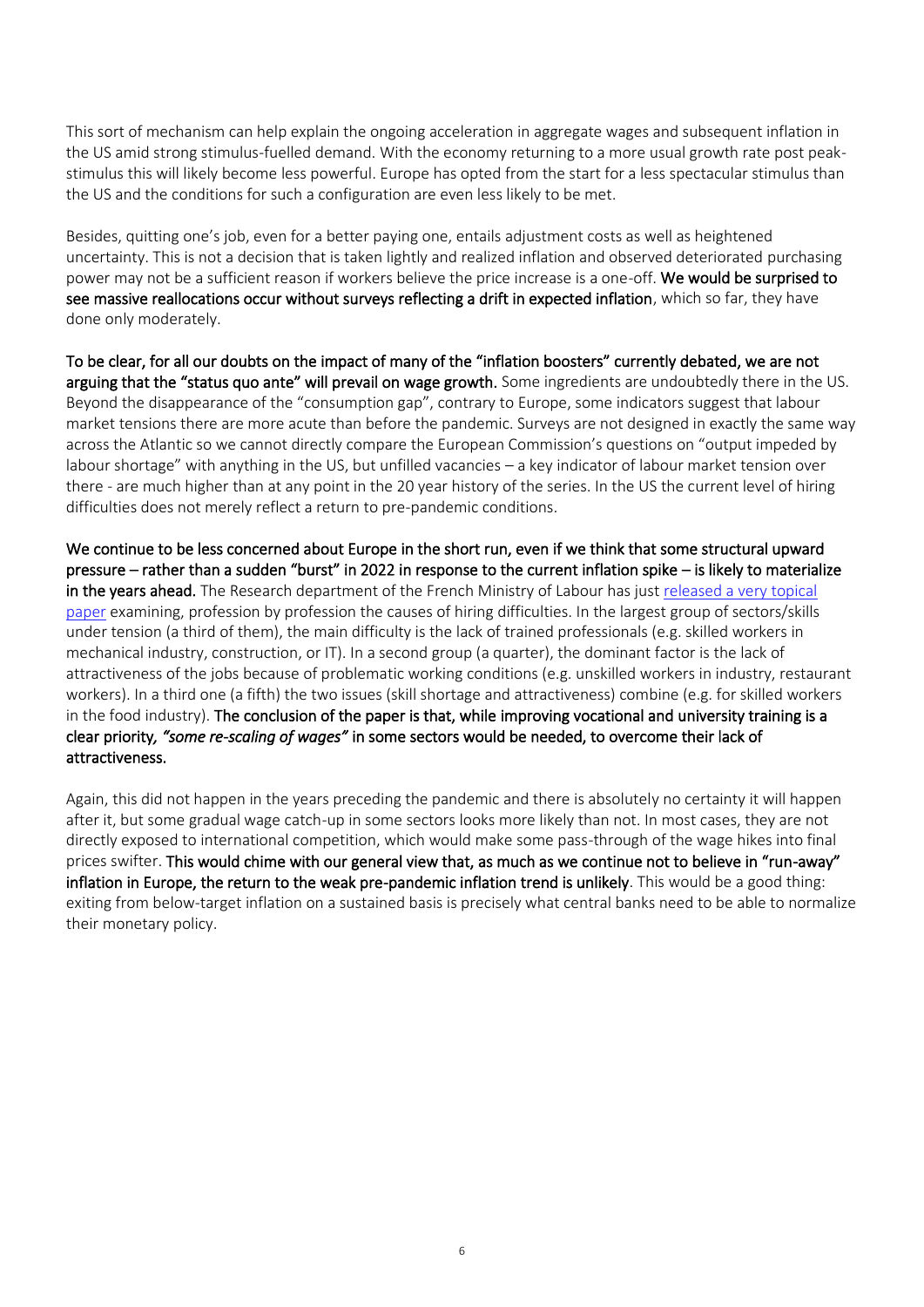| <b>Country/Region</b>     |                          | What we focused on last week                                                                                                                                                                                                                                                                                                                                                                                                                                           | What we will focus on this week                                                                                                                                                                                                                                                                                                                                                                                                                           |
|---------------------------|--------------------------|------------------------------------------------------------------------------------------------------------------------------------------------------------------------------------------------------------------------------------------------------------------------------------------------------------------------------------------------------------------------------------------------------------------------------------------------------------------------|-----------------------------------------------------------------------------------------------------------------------------------------------------------------------------------------------------------------------------------------------------------------------------------------------------------------------------------------------------------------------------------------------------------------------------------------------------------|
|                           |                          | • Senate agrees temporary \$480bn adj of debt .<br>ceiling, pushing deadline back to est early Dec<br>Payrolls (Sep) underwhelmed again up just<br>٠<br>+194k (with +131k to previous month).<br>Unemployment fell to 4.8%.<br>Democrats lower ambition on spending bill<br>to c \$2tn from \$3.5tn, less than expected<br>Fed Vice Chair Clarida adds stock trading<br>issues, complicates Powell renomination<br>ISM servs (Sep), rise to 61.9, c. record highs<br>٠ | FOMC minutes (Sep). Look for commitment to<br>taper. We expect Nov announce after meeting<br>CPI inflation (Sep) energy price pressure<br>interrupts easing, import prices expt'd higher<br>Retail sales (Sep), expected to be solid, but<br>broader consumption expected c 1% Q3<br>and GDP outlook around 3% (saar)<br>Empire State survey (Oct) to gauge<br>continued scale of supply shortage impact<br>JOLTS survey (Aug) to judge demand for labour |
|                           |                          | • The Greens and the FDP have exclusive<br>discussion with the SPD to form a coalition<br>Industrial output (Aug) dropped in Ge<br>(-4.0%mom)/auto prod: -17.5%. Fr up by<br>1%mom<br>Sep Svcs Flash PMIs Sep for It (55.5)/Sp (56,9)<br>• Aug EZ PPI inflation rose again by 1.1%mom                                                                                                                                                                                  | • German Oct ZEW economic sentiment<br>should slightly fade<br>• Aug EMU IP is expected to fall after large drop<br>in Germany. Auto sector still a burden for IP<br>Final CPI figures for September                                                                                                                                                                                                                                                      |
|                           | $\bullet$                | Natural gas prices hit record highs pushing<br>10Y BE inflation above 4%. Markets now<br>price Bank Rate rising to 75bps by end 2022<br>$\bullet$<br>Tory party conference, Sunak announced<br>£500m fund to help people back into work<br>Weakest new car registrations since 1998<br>semiconductor shortage weighs                                                                                                                                                   | • Monthly GDP (Aug) - we expect 0.7% firmer<br>than consensus 0.5%, but Q3 at 1.3%<br>Labour market releases (Aug/Sep) to point<br>to impact of furlough unwind<br>Wholesale gas prices, any further easing<br>BRC sales (Sep), after surprising fall in Aug                                                                                                                                                                                              |
|                           | $\bullet$                | Election date schedule for 31 October<br>$\bullet$<br>Sep Tokyo CPI inflation rose by 0.3%yoy after<br>drop in Aug<br>Sept Svs PMI improved (47.8) but still below 50 •<br>Sep Economy watchers poll up to 42.1 (+7.4p)                                                                                                                                                                                                                                                | Sept corporate goods price should increase<br>again to approx. 6% after 5.5% in Aug, its<br>highest level since 2008<br>Aug machinery orders should remain sustained                                                                                                                                                                                                                                                                                      |
|                           | $\bullet$                | Spreading power shortages causing electricity<br>rationing adds another risk to the economy<br>Markets take a breath amidst ongoing<br>Evergrande saga, but situation remains fluid                                                                                                                                                                                                                                                                                    | Manufacturing activity should weaken due<br>to power shortage, while the services PMI<br>may improve as COVID impact fades                                                                                                                                                                                                                                                                                                                                |
|                           |                          | • CB: Poland surprised with a +40bps hike to<br>$\bullet$<br>0.50%; Romania +25bps to 1.50%; Peru<br>+50bps to 1.50%. India stood on hold (4.0%)<br>Inflation (Sep) up in Turkey (19.6%), Brazil<br>(10.25%), Russia (7.4%), Mexico (6.0%) and<br>Taiwan (2.6%); Deceleration in Korea (2.5%)<br>Brazil (Aug): contraction in retail sales and IP                                                                                                                      | IP (Aug) figures for Malaysia, Mexico, India<br>and Turkey<br>• CB: Korea to stay on hold at 0.75%; Chile<br>should hike +75bps to 2.25%<br>Preliminary Q3 GDP for Singapore<br>Inflation (Sep) for India, Israel, Nigeria and<br>Argentina                                                                                                                                                                                                               |
| <b>Upcoming</b><br>events | US:                      | survey (Oct), Business inventories (Aug), Michigan consumer sentiment (Oct,p)                                                                                                                                                                                                                                                                                                                                                                                          | Mon: Columbus day holiday; Tue: NFIB index (Sep), JOLTS survey (Aug); Wed: CPI inflation (Sep),<br>FOMC minutes; Thu: PPI inflation (Sep), jobless claims (9 Oct), Fri: Retail sales (Sep), Empire State                                                                                                                                                                                                                                                  |
|                           | <b>Euro Area:</b><br>UK: | Mon: It ind prod (Aug); Tue: Ge ZEW survey (Oct); Wed: EU19 ind prod (Aug), Ge HICP & CPI<br>(Sep,f); Thu: Sp HICP (Sep,f); Fri: Fr & It HICP (Sep,f)<br>conditions & bank liabilities survey (Q3)                                                                                                                                                                                                                                                                     | Tue: BRC retail sales monitor (Sep), labour market (Aug/Sep); Wed: GDP (Aug), Services (Aug), Ind<br>prod (Aug), construction output (Aug), Trade balance (Aug), Thu: RICS survey (Sep), BoE's credit                                                                                                                                                                                                                                                     |
|                           | Japan:                   | Wed: Priv 'core' machinery orders (Aug); Thu: Indu production (Aug,f)                                                                                                                                                                                                                                                                                                                                                                                                  |                                                                                                                                                                                                                                                                                                                                                                                                                                                           |
|                           | China:                   | Mon: Evergrande next coupon payments due; Wed: Exports & Imports (Sep); Thu: CPI (Sep,f);<br>Expected this week: Total social financing (Sep), New yuan loans (Sep), M2 (Sep)                                                                                                                                                                                                                                                                                          |                                                                                                                                                                                                                                                                                                                                                                                                                                                           |